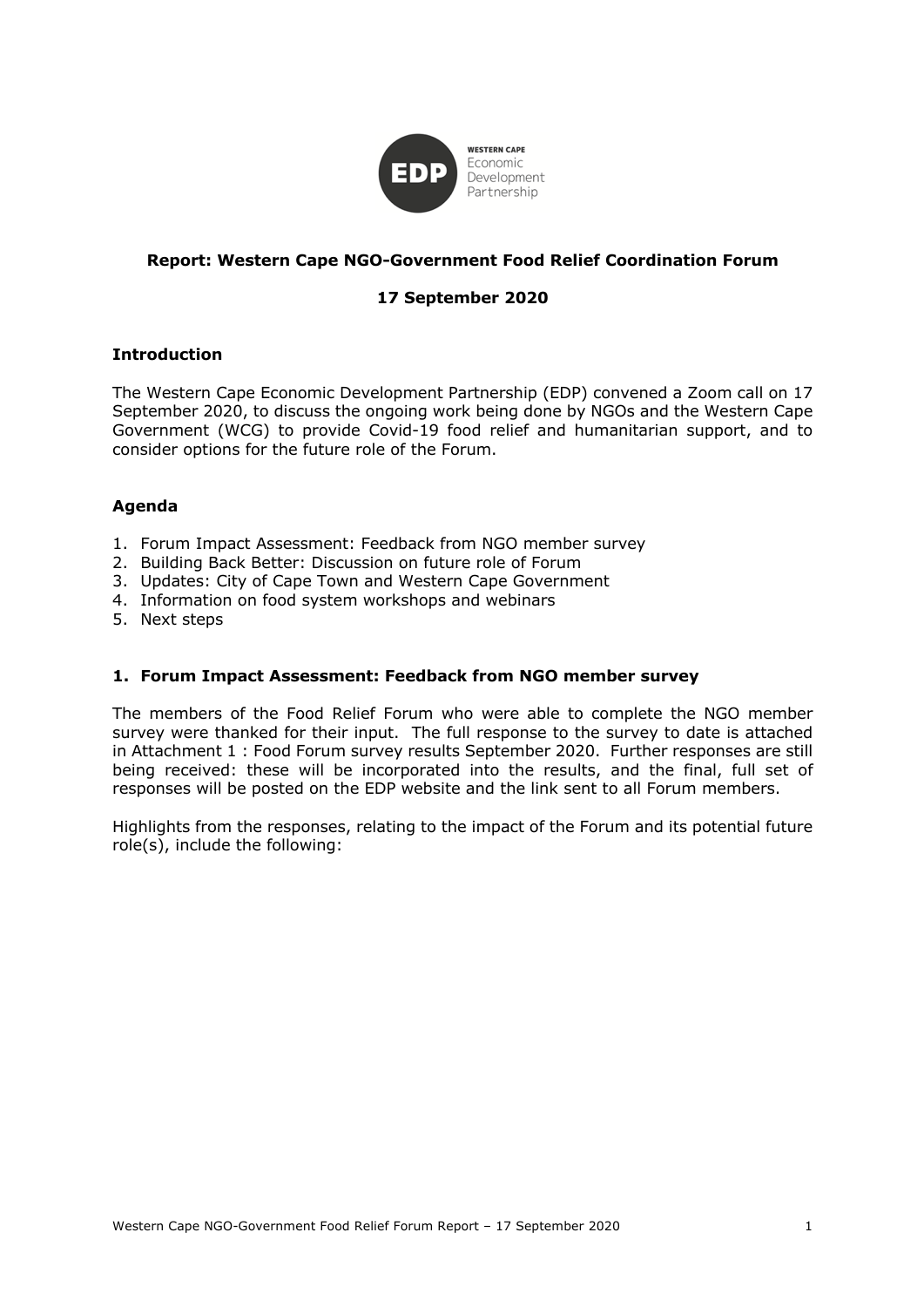# Impact of the Forum



#### **Creating new connections**

• **85%** connected with organisations that they hadn't before



#### **Bridging the gap with government**

• **66%** connected with government in a new way

85% got a better understanding of government plans, processes and responses

#### **Taking action**

- **59%** were better able to implement the mandate and strategy of own organisations
- **79%** collaborated better with other members on new or existing projects and processes
- 85% were able to adapt actions of own organisations in response to information received in the Forum

**Maintaining new connections**

**97%** would like to continue

 $n = 34$  ... so where to from here?

#### Input from Forum Chairperson Andrew Boraine:

- It is important not to squander the relationships of trust that have been built over the past six months. It is vital to build on the willingness to work together that was evidenced, to address both the post-Covid recovery as well as development challenges in new ways.
- A clear message emerged for public sector colleagues: that collaboration with civil society should not only take place during times of crisis, only to revert to type during a return to 'normality'.
- In the spirit of 'doing things differently', we need to find ways to shift the public sector community engagement approach from 'participation' - mainly commenting on government policies and plans - to 'partnering', which involves co-planning and coimplementation. The Food Forum has demonstrated that government and civil society are able to work together in a structured way to improve governance outcomes.
- A message from Richard Lundie of Common Good was echoed by a number of other institutions: "Thank you for allowing me to represent Common Good at these important Forums. We have ended our COVID-related food relief initiatives and are returning to our regular work in Education, Employment and Early Life. Many thanks for your work in coordinating this forum to see effective impact across our city." There are, therefore, NGOs whose first work is not food-related, and who stepped up to help with the food crisis, who are returning to their usual roles.
- This is therefore an appropriate moment in time to bring this 'chapter' of the Food Forum to a close, namely, the coordination of food relief during a time of crisis, and to look to continue collaboration in new ways as we focus on wider food system change and better nutritional outcomes.
- In transitioning to possible new roles and structures, we need to formally record the collective efforts of government, civil society and private donors, the farming community, etc., as well as the specific role of the Food Forum, over the past six months. **The EDP will compile a 'close out' report in the form of a discussion document, for circulation and feedback, recording the issues, themes, and challenges that we have addressed, and the partnering lessons we have learned**.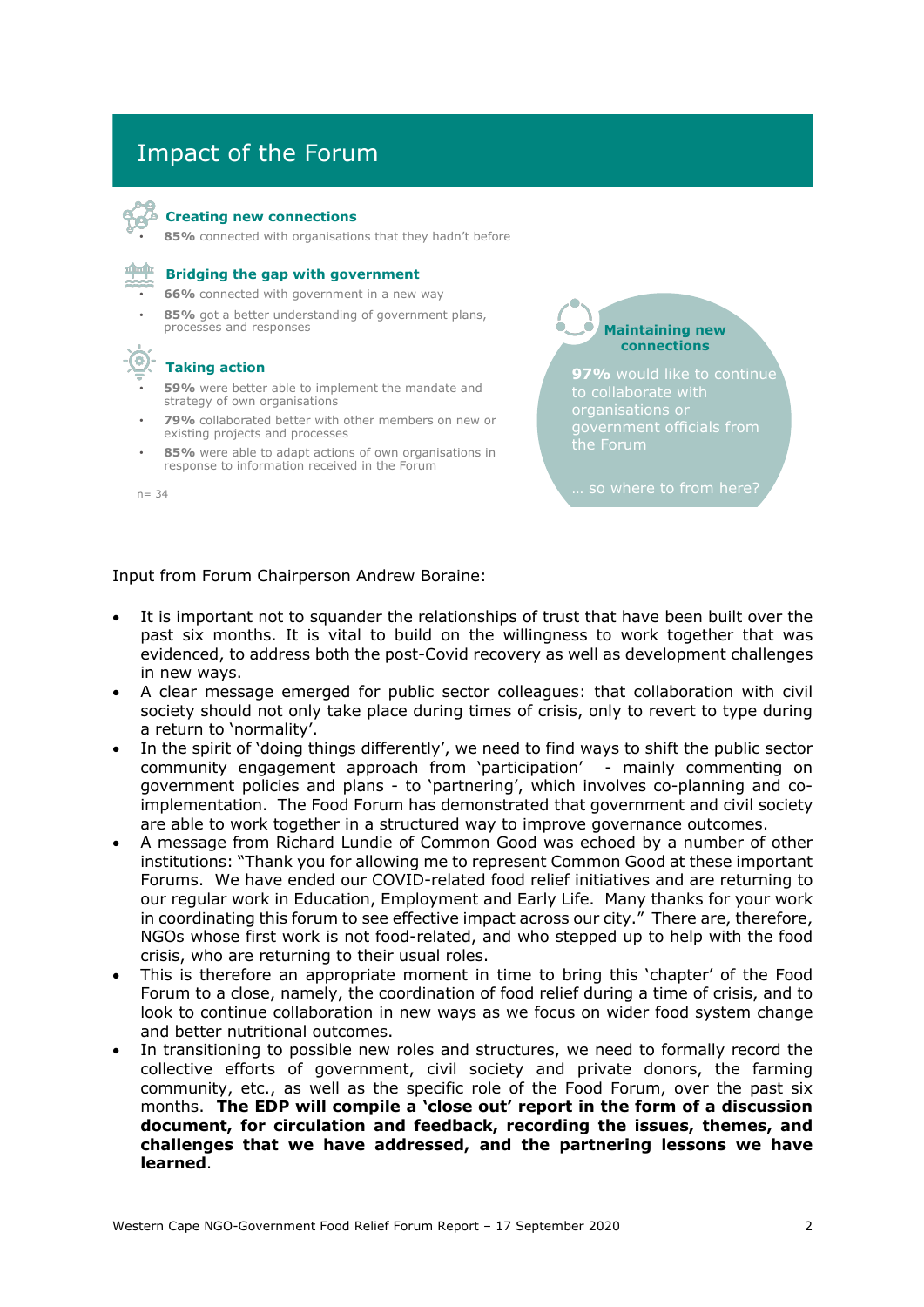There was general agreement that the forum has been very useful as an informationsharing platform, as well as a mechanism to create new linkages. There was also consensus around the idea that retaining some form of platform to continue these linkages would be helpful.

It was noted that any future role for the Forum would require a 'refreshing' of its mandate, as the Forum's original mandate was specifically to assist with the coordination of food relief during the height of the Covid-19 food crisis.

#### **2. Building Back Better: Discussion on future role of Forum**

Forum members who participated in the survey were very generous with their ideas and actions about building back better. The full set of responses is included in Attachment 1.

As an overview, these inputs have been grouped into three themes, each with a range of sub-headings:

# Input for Recovery: Themes

#### **From Food Relief to Food Security**

- Government buy-in and support
- Food access and availability
- Community/backyard gardens
- Access to resources
- Employment, entrepreneurship, and Empowerment and ownership job creation
- Planning and mobilization

# "Support for those community organizations on the front lines that rely heavily on local volunteer support- many of our community distribution partners are having to limit their programmes as more people return to work or experience burnout"

#### **"Building Back Better"**

- Entrepreneurship
- SMMEs and small local suppliers
- Economic development for all
- Working with informality
- 
- Livelihoods
- Trust
- Reduced corruption
- Collaboration
- Accurate data
- Education
	- Environmental sustainability Research and advocacy
- Social programmes
- Safety and security
- Health and wellness

#### **Supporting & Enabling Community-Led Recovery**

- Creating new markets
- Holistic community development
- Connecting funders and fostering social enterprise
- Supporting CSOs and community structures
- Creating relationships and networking
- Creating enabling environment
- Resuscitating economic activities
- Driving information flow
- Training and education
	-

"Continuing to connect the relevant parties to help social enterprise happen- removing red tape, introducing funders to the forum,  $n = 34$  connecting business to new initiatives"

A process proposal, to determine the future role of the Forum, was made.

Food system work is much wider than food relief, involving rural and urban production, processing, distribution, consumption, access, affordability, and waste management, amongst others. Building back better, and supporting and enabling community-led recovery, covers an even wider set of issues and actors.

Given that a convening and partnering role works best when there are clear mandates from the relevant stakeholders and potential partners, it was proposed that **the EDP needs time to consult on the future role of the Forum** with public sector partners, who are involved in their own recovery planning processes, a wider group of civil society organisations than those involved in food relief, and food system research and policy networks who have been working on these issues for many years.

As a cautionary note, it is known that government priorities and processes do not always match community and CSO expectations and priorities. There is therefore often a need for a 'translation' service between the public sector and CSOs. In addition, the public sector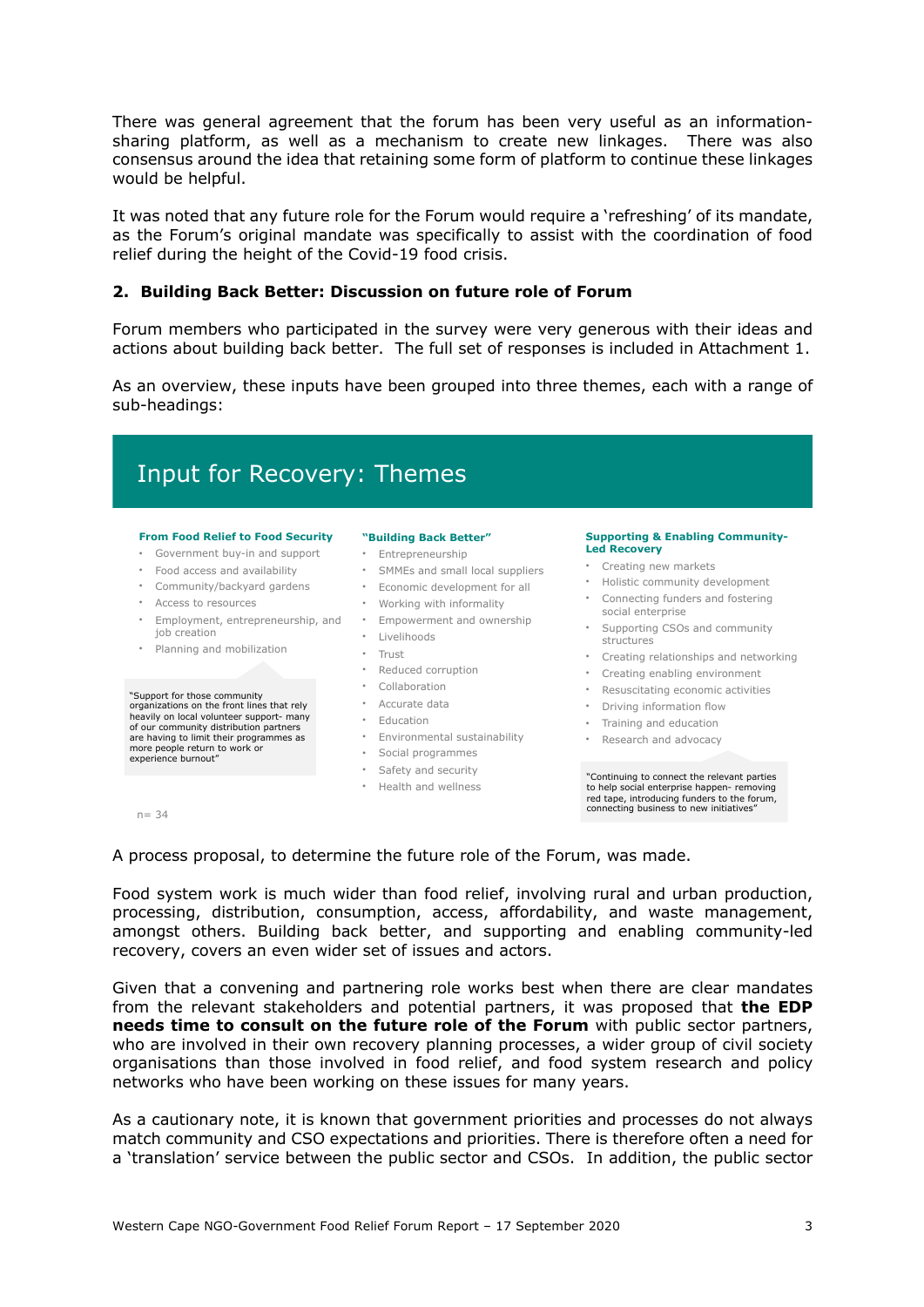fiscal crisis has been exacerbated by the pandemic, which means that public resources are much scarcer than ever before.

The second part of the process proposal is therefore that **the Forum reconvenes, probably with a wider group of role-players, in a month's time**, to discuss the outcome of the consultations, and to make proposals on possible new forms and processes of collaboration. This meeting is set for 22 October.

Both the Western Cape Government and City of Cape Town representatives on the call indicated that their respective institutions supported this proposal, and reiterated their willingness to play an active role in consultations and engagements that might arise from this process.

Some additional suggestions were flagged for consideration:

• One of the themes that has emerged over the past six months is the gap between the formal and the informal sectors of the economy and society. The heavily-regulated public sector system means that it is almost impossible to channel public resources (funding, land and building leases, etc) to community organisations that are not 'formalised' and 'registered'. Yet the majority of community-led initiatives – food kitchens, community gardens, ECD centres, as well as the traders and spazas in the local food system, are informal and unregistered, and therefore often 'unseen' in the eyes of the authorising environment.

There are some interesting examples of NGOs that have the capacity to comply with the public sector regulatory system that partner with the informal organisations and initiatives, thus providing a channel for public resources to where they are needed. There could thus be a possible future role of the Forum in the form of a panel of registered NGOs that span the gap between formal resources and informal community initiatives.

- The Forum could expand its mandate beyond food aid to form a rapid response task team for formal Economic Recovery plans (given that many of the relevant stakeholders are already represented in the Forum).
- It was also suggested that there should be some exploration of ambient products for food relief, i.e. those that have long shelf life, do not always require fuel to be prepared, and yet have high nutritional value.
- It was also suggested that a particular effort should be made to include additional CANs in the broader meeting on 22 October, as an expansion of the Forum's networking activities.
- While there was agreement that government is regulated by authorising systems, it was felt that this should not lead to a belief that policies and regulations could not be changed, or that there should be no advocacy for change. This Forum, with its experience and data, could be part of such advocacy processes.
- The Forum should also follow up on the activities of the Garden Route Food Pantry a partnering initiative between the eight municipalities that make up the region.
- It was also suggested that the Forum establish two special-purpose sub-groups: one to ensure that the food relief environment is not politically-driven, and another to promote food system policy change within a fragmented public sector environment.
- Continuing the role of the Forum in clarifying food relief data was also suggested. A number of other Forum members, such as SA Harvest, the Peninsula School Feeding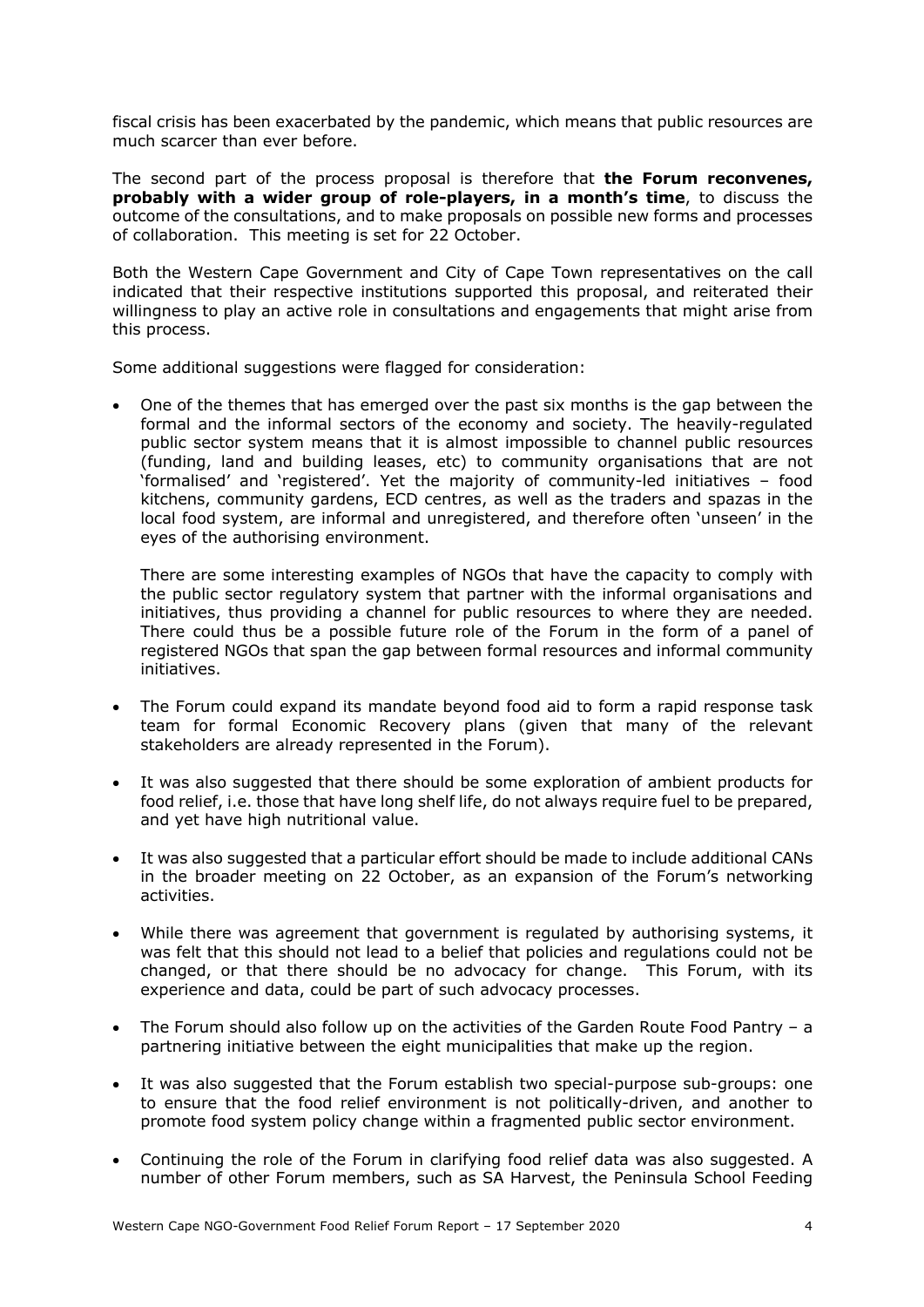Scheme, and Mustadafin, agreed to contribute the progress that they have made in this sphere. It was also noted that there is an opportunity to collate data on what food-related CSOs are planning, in order to increase resilience in the event of a future crisis.

#### **3. Updates: City of Cape Town and Western Cape Government**

Luzuko Mdunyelwa of the City of Cape Town provided an update on progress related to the R25 million grant for community kitchens.

To date, 129 applications have been received, of which 68 have been processed. Of these, 5 applications were fully compliant. 22 applications only have one or two missing documents, will be or have been notified, and have until 23 September to rectify their applications.

The remaining 61 organisations are still being processed and assessed for compliance by the City of Cape Town.

Organisations will only receive firm confirmation of success or failure after the Council has met on 29 October. Funds will then be disbursed within two days, after which they will have five months to utilise the funds.

The Forum requested that the City, where possible, keep applicants informed of the progress of their applications prior to this date, to allow for operational planning.

It was acknowledged that there had been significant issues with the processes surrounding the first tranche of the Mayor's Relief Fund, but that the City had learned from this and was making every effort to ensure that this application process is as apolitical and transparent as possible.

Luzuko said that the logistics related to the disbursement of the offer from the German government (below) have yet to be determined. As soon as details are available, they will be shared with the Forum.

• City of Cape Town: "Germany is giving €5m (about R98m) to feed Cape Town families hit hard by the Covid-19 lockdown, but on condition that at least 20% of beneficiaries are foreigners. In addition, the KfW German Development Bank said half the spaza shops where digital vouchers are spent must be owned by foreigners. A deal about the terms of the relief aid was signed at a meeting on Thursday (last week) between German ambassador Martin Schäfer and Cape Town mayor Dan Plato." https://www.sowetanlive.co.za/news/2020-09-15-germany-says-foreigners-mustshare-in-r98m-covid-19-relief-gift-to-cape-town/

Jacqui Boulle of the Western Cape Government confirmed that Provincial Recovery Plan is being finalised, and will have three priority focus areas: Jobs, Safety and Wellbeing. The WCG, which is required by National government to effect an additional 11% cut on its budget, will have clarity on its spending priorities by mid-October.

Jacqui requested that Forum members continue to emphasise the importance of wearing masks, to help prevent a further spike in infections, particularly as discipline in this respect is likely to relax at Lockdown Level 1.

She reported that the Department of Health was testing for malnutrition and wasting in poor and vulnerable communities, and that this data could be correlated with food relief schemes.